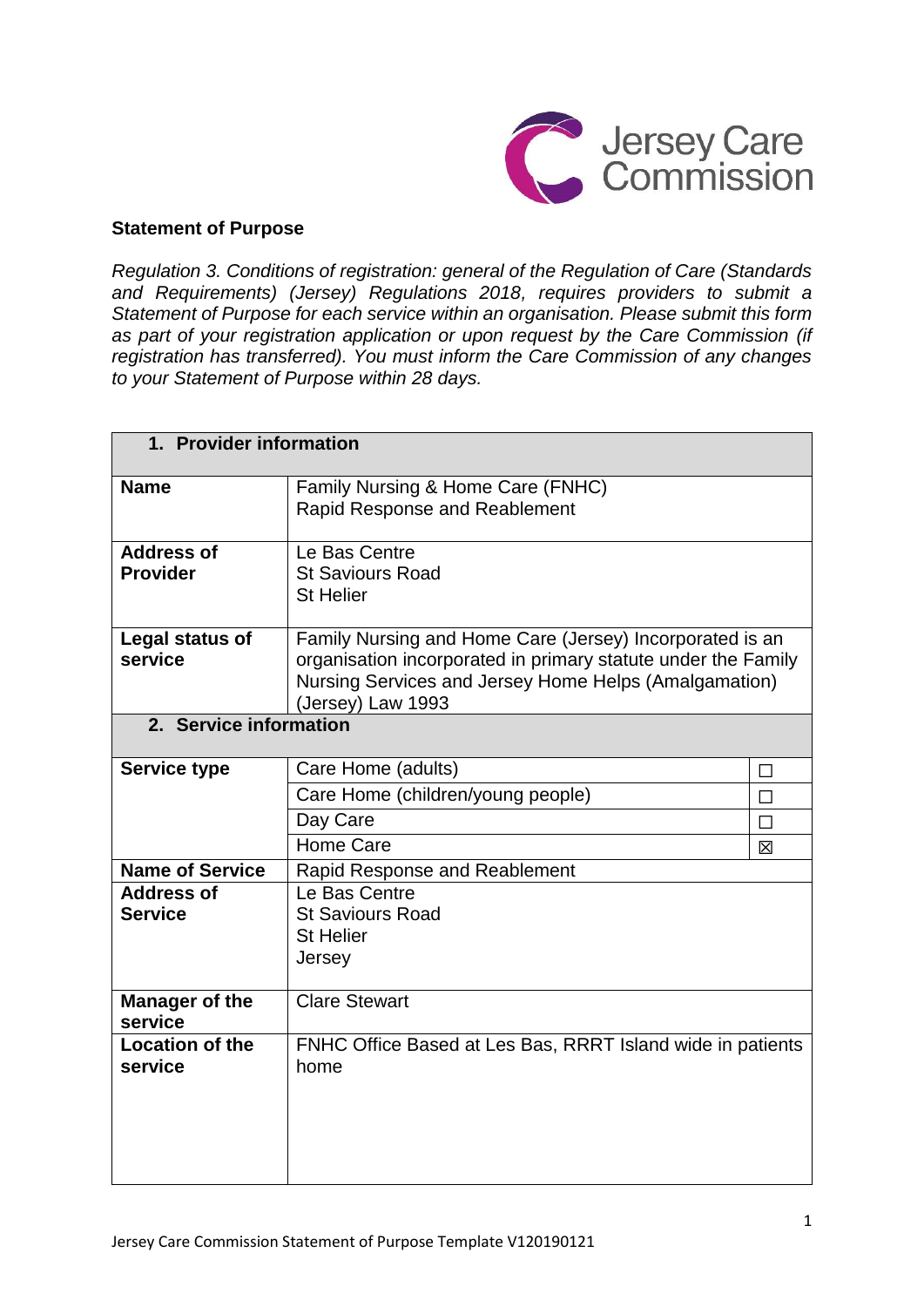| 3. Categories of Care Provided |
|--------------------------------|
|--------------------------------|

| Old age                            |                                              | $\Box$    |                                               |   | Substance misuse (drugs and/or alcohol)                     | $\Box$ |
|------------------------------------|----------------------------------------------|-----------|-----------------------------------------------|---|-------------------------------------------------------------|--------|
| Dementia care                      |                                              | П         | Homelessness                                  |   |                                                             | П      |
| Physical disability                |                                              | П         | Domestic violence                             |   | П                                                           |        |
| Learning disability                |                                              | П         | Children (under 18)                           |   | П                                                           |        |
| Autism                             |                                              | П         | Other (please specify)                        |   |                                                             | 区      |
| <b>Mental Health</b>               |                                              | П         | above excluding children                      |   | Nursing care – includes all the categories                  |        |
| Age ranges:                        | 18 and above                                 |           |                                               |   |                                                             |        |
| <b>Types of Care</b>               | Nursing care<br>Refer to definitions in<br>図 |           |                                               |   |                                                             |        |
|                                    | Personal care<br>Personal support            |           |                                               | П | <b>Regulation of Care</b><br>(Jersey) Law 2014              |        |
|                                    |                                              |           |                                               | П |                                                             |        |
| <b>4a. Accommodation Services</b>  |                                              |           |                                               |   |                                                             |        |
| <b>Total number of</b><br>beds     | <b>NA</b>                                    |           |                                               |   |                                                             |        |
| <b>Total number of</b><br>bedrooms | <b>NA</b>                                    |           |                                               |   |                                                             |        |
| <b>Number of</b>                   | <b>NA</b>                                    |           |                                               |   |                                                             |        |
| nursing care                       |                                              |           |                                               |   |                                                             |        |
| beds                               |                                              |           |                                               |   |                                                             |        |
| <b>Number of</b>                   |                                              | <b>NA</b> |                                               |   |                                                             |        |
| personal<br>care/support           |                                              |           |                                               |   |                                                             |        |
| beds                               |                                              |           |                                               |   |                                                             |        |
| 4b. Home care services             |                                              |           |                                               |   |                                                             |        |
|                                    |                                              |           |                                               |   |                                                             |        |
| Size of home care                  |                                              |           | Small (less than 112 care hours per week)     |   |                                                             |        |
| service                            |                                              |           | Medium (112-600 care hours per week)          |   |                                                             | 区      |
|                                    |                                              |           | Medium plus (600-2250 care hours per week)    |   |                                                             | П      |
|                                    |                                              |           | Large $(2250 + hours per week)$               |   |                                                             | $\Box$ |
| <b>Number of hours</b>             |                                              |           |                                               |   | Detail the average number of care hours delivered per week: |        |
| of care delivered                  | 193                                          |           |                                               |   |                                                             |        |
|                                    |                                              |           |                                               |   | Detail the maximum number of care hours the service can     |        |
|                                    | provide:                                     |           |                                               |   |                                                             |        |
|                                    | 300                                          |           |                                               |   |                                                             |        |
|                                    |                                              |           |                                               |   |                                                             |        |
|                                    |                                              |           |                                               |   | Nursing care hours are dependent on demand and capacity     |        |
|                                    |                                              |           |                                               |   | within the service which fluctuate according to patients    |        |
|                                    |                                              |           | nursing needs and acuity                      |   |                                                             |        |
|                                    |                                              |           | Additional Ohrs contract staff are available. |   |                                                             |        |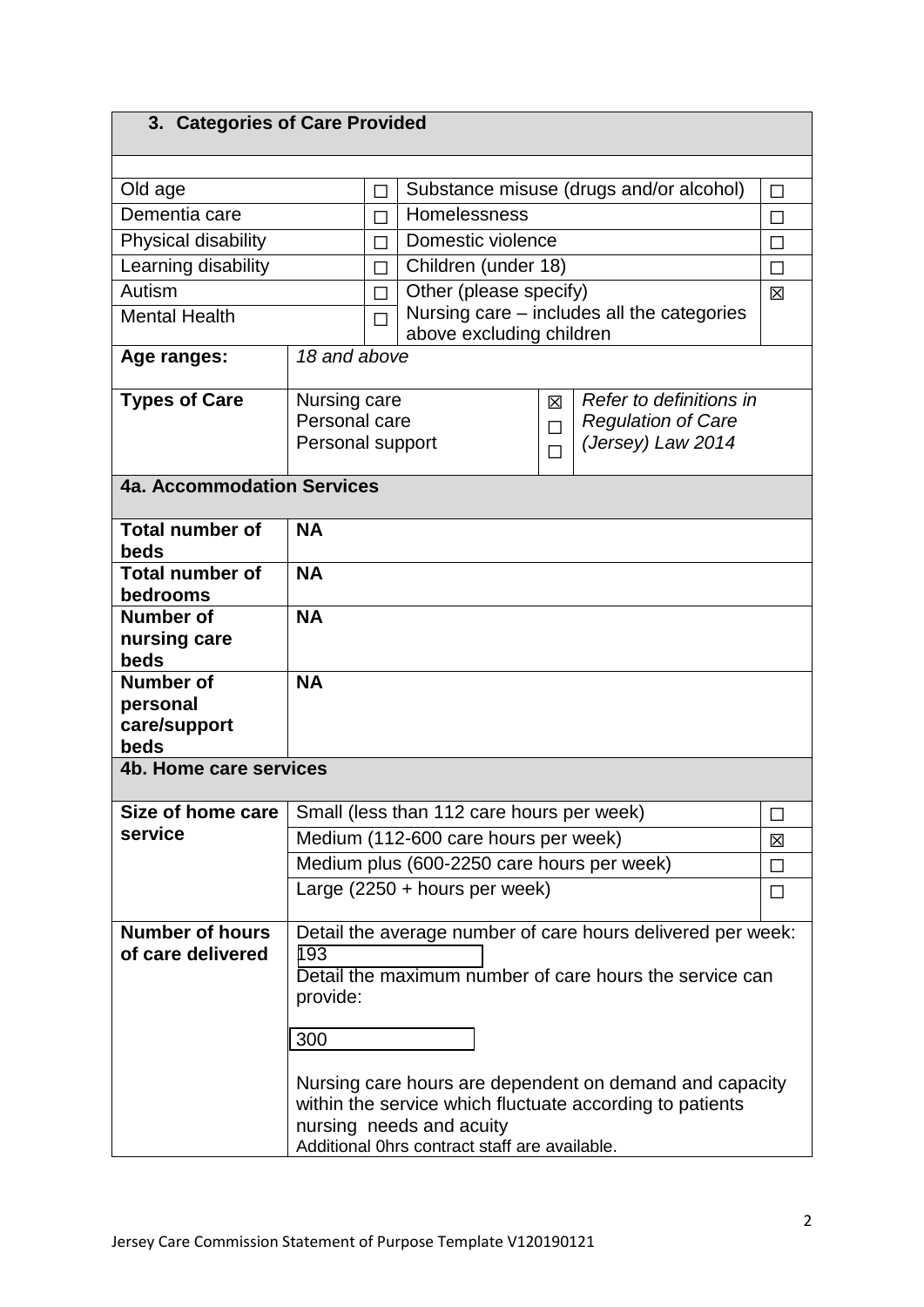|                                                                                                                                                                                                                                                                                                                                                                                                                                                                                                                                                                                                                                                                                                                                                                                                                                                                                                                                                                                                                                                                                                                                                                                                                                                                                                          | Available hours includes mandatory and essential training,<br>planned and unplanned leave and non-patient contact time                    |  |  |
|----------------------------------------------------------------------------------------------------------------------------------------------------------------------------------------------------------------------------------------------------------------------------------------------------------------------------------------------------------------------------------------------------------------------------------------------------------------------------------------------------------------------------------------------------------------------------------------------------------------------------------------------------------------------------------------------------------------------------------------------------------------------------------------------------------------------------------------------------------------------------------------------------------------------------------------------------------------------------------------------------------------------------------------------------------------------------------------------------------------------------------------------------------------------------------------------------------------------------------------------------------------------------------------------------------|-------------------------------------------------------------------------------------------------------------------------------------------|--|--|
| <b>4c. Day Care Services</b>                                                                                                                                                                                                                                                                                                                                                                                                                                                                                                                                                                                                                                                                                                                                                                                                                                                                                                                                                                                                                                                                                                                                                                                                                                                                             |                                                                                                                                           |  |  |
| <b>Maximum</b><br>number of people<br>using the service<br>at one time                                                                                                                                                                                                                                                                                                                                                                                                                                                                                                                                                                                                                                                                                                                                                                                                                                                                                                                                                                                                                                                                                                                                                                                                                                   | <b>NA</b>                                                                                                                                 |  |  |
|                                                                                                                                                                                                                                                                                                                                                                                                                                                                                                                                                                                                                                                                                                                                                                                                                                                                                                                                                                                                                                                                                                                                                                                                                                                                                                          | 4. Aims and objectives of the service                                                                                                     |  |  |
|                                                                                                                                                                                                                                                                                                                                                                                                                                                                                                                                                                                                                                                                                                                                                                                                                                                                                                                                                                                                                                                                                                                                                                                                                                                                                                          |                                                                                                                                           |  |  |
| The aim of the Rapid Response and Reablement team (RRRT) is to deliver a safe,<br>sustainable, and affordable service that is able to respond to the changing<br>demographics and changing expectations of the population of Jersey. It incorporates<br>the use of modern technologies and treatments, promotes and ensures people will<br>have increased independence, and the choice of being cared for within their own<br>home for as long as possible.<br>RRRT sets out an approach to the delivery of community based services and the<br>development of the service will need to take into account the wider developments of<br>Long Term Conditions, the future hospital plan, Sustainability of Primary care,<br>Mental Health Strategy and the development of End of Life services. The service is<br>adaptable and flexible to meet the needs of a health service undergoing significant<br>redesign. The model in Jersey is an amalgamation of several UK models that allows<br>a more flexible approach to care delivery and can adapt to change to meet the new<br>demands on service providers.<br>The Jersey model is based, but not a replica of models in the UK, including Virtual<br>Ward Hospital at home and follows the principles of the National Audit of<br>intermediate care. |                                                                                                                                           |  |  |
| Links:                                                                                                                                                                                                                                                                                                                                                                                                                                                                                                                                                                                                                                                                                                                                                                                                                                                                                                                                                                                                                                                                                                                                                                                                                                                                                                   |                                                                                                                                           |  |  |
| https://www.kingsfund.org.uk/sites/default/files/field/field_document/PARR-<br>croydon-pct-case-study.pdf                                                                                                                                                                                                                                                                                                                                                                                                                                                                                                                                                                                                                                                                                                                                                                                                                                                                                                                                                                                                                                                                                                                                                                                                |                                                                                                                                           |  |  |
| https://www.nuffieldtrust.org.uk/research/do-virtual-wards-reduce-rates-of-<br>unplanned-hospital-admissions-and-at-what-cost-a-research-protocol-using-<br>propensity-matched-con                                                                                                                                                                                                                                                                                                                                                                                                                                                                                                                                                                                                                                                                                                                                                                                                                                                                                                                                                                                                                                                                                                                       |                                                                                                                                           |  |  |
| https://www.gov.uk/guidance/moving-healthcare-closer-to-home                                                                                                                                                                                                                                                                                                                                                                                                                                                                                                                                                                                                                                                                                                                                                                                                                                                                                                                                                                                                                                                                                                                                                                                                                                             |                                                                                                                                           |  |  |
|                                                                                                                                                                                                                                                                                                                                                                                                                                                                                                                                                                                                                                                                                                                                                                                                                                                                                                                                                                                                                                                                                                                                                                                                                                                                                                          | https://www.local.gov.uk/our-support/our-improvement-offer/care-and-health-<br>improvement/systems-resilience/resources/emerging-practice |  |  |
| http://www.hospitalathome.org/about-us/how-it-works.php                                                                                                                                                                                                                                                                                                                                                                                                                                                                                                                                                                                                                                                                                                                                                                                                                                                                                                                                                                                                                                                                                                                                                                                                                                                  |                                                                                                                                           |  |  |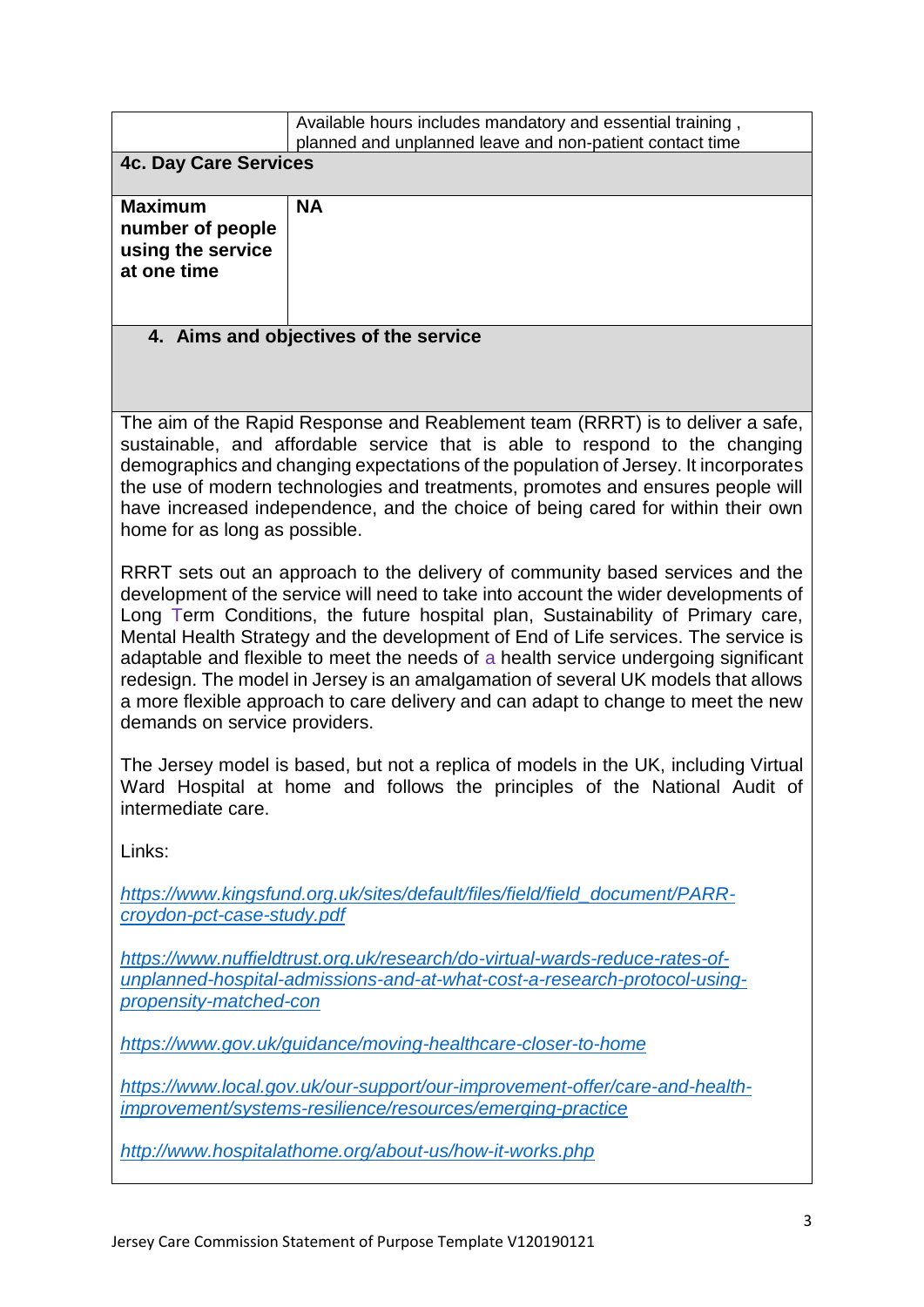<https://www.nhsbenchmarking.nhs.uk/naic>

### **The aims of the service:-**

- To avoid a hospital admission
- To support and facilitate hospital transfers of care to the community
- To avoid premature long term admission to care homes
- To provide cost effective care
- To have a service which provides the right service first time
- To provide brief and timely support to care homes

<https://www.fnhc.org.je/media/43133/strategy-2019-to-2023.pdf>

Care is person centered and includes mental as well as physical health needs, delivered by a range of professionals through an Integrated Multi-Disciplinary Team (MDT) and the focus is on achieving agreed outcomes for both individuals and for the system as a whole. It fosters a culture of independence, delay or reduce hospital admissions and the need for long term care in care homes

The RRRT will work with the medical lead/GP to prevent admission in acute illness and agree a management plan with the patient, which may include admission to hospital if the person's needs cannot be safely managed or stabilized in their own home.

The RRRT provides practical help at home, where required, with personal care and actives of daily living during the acute/crisis care period to support the individual and their usual carers to maintain maximum independence and wellbeing. This is within the context of a reablement model with agreed, goal setting and opportunities to educate patients and their carers on how to avoid or reduce acute exacerbations of their condition and by promoting self-care, independence and wellbeing.

Management of the safety of patients and team capacity is by titrating the patients' needs based on clinical risk management using the Red Amber Green (RAG) acuity tool and available resources.

The integrated service has the ability to:-

- Receive referrals from Health Care Professionals and people working in the community who need urgent access to support for an individual
- Give accurate real time information and advice about urgent care options
- Provide rapid assessment of need and put safe and effective services in place to enable a person to be cared for at home or in a community setting during a short period of ill health or instability
- Support community based practitioners who identify that someone is reaching crisis point or deteriorating
- Capture information to support the future commissioning of community based services by evidencing demand and capacity across the whole system

The service consists of the following features:

 A multidisciplinary team consisting of the right mix of clinicians, professionals and support staff to work as a single Integrated Multidisciplinary Team to meet the needs of the client group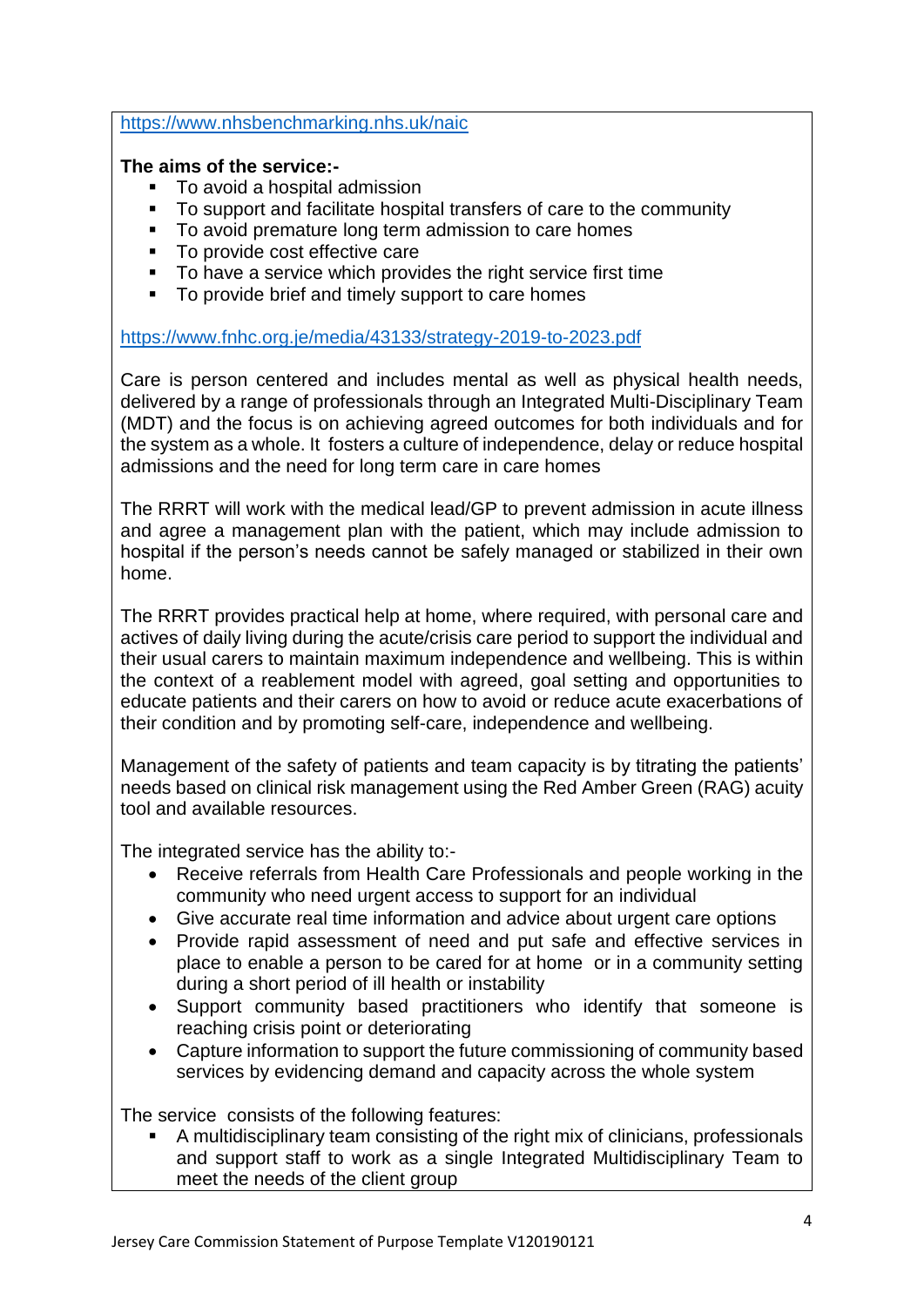- **Provide rapid assessment to determine the care a person needs during a** period of ill health or instability
- The team provides integrated, person-centred, evidence-based care in the community for people who are deemed to be at risk of an unplanned hospital or care home admission due to an injury or an escalating health condition.
- The team have a varied skill mix including advanced clinical skills to support ambulatory sensitive conditions such as, but not exclusively, IV Therapy, COPD and Cellulitis, to ensure maximum opportunity to divert hospital admissions, mild and moderate mental health problems including dementia. Specialist teams are utilised to support RRRT within the community through Integrated Care Pathways.
- The team have the skills to provide a consistent, responsive homecare reablement service which supports people to maximise their independence, health and well being
- The team have specialist mental health nurses and support staff with skills to ensure that adults and older adults with complex needs can fully benefit from Rapid Response and Reablement Services
- The team are available to deliver 13 hours per day intensive/acute care support for approximately 1 and 3 days for Rapid Response episodes of care and between 1 and 5 days for Crisis support and up to a maximum of 4 weeks for reablement episodes of care /development programmes
- The team assess RRRT patients on an individual basis and determine and provide a voluntary on call cover to monitor/care overnight if required
- The team have had the relevant education and training which assures community and hospital based referrers that patients cared for in home settings are cared for by staff that not only provide high quality evidenced based care, but also have the competencies to know when to call for other help appropriately
- The team have the responsibility and authority delegated to the right person to work with the patient, not based on organisational boundaries
- Utilise risk stratification /Early identification of people with multiple admissions
- The team have the right equipment to support diagnosis in the community
- The team utilise and explore further possibilities for the use of assistive technologies to support people at home
- For those people needing ongoing support, the team provide an outcomebased support plan as the basis for facilitating support in the independent sector

# **Prevention of Admission /Early Transfer of Care (Discharge)**

The RRRT is available 13 hours per days 7 days a week, 365 days per year. It is designed to be able to respond promptly to acute, crisis and reablement episodes of care that do not require hospital admission.

The RRRT is for people with a clinical need (and may have a social need also) and will provide support from 72 hours up to a maximum of 6 weeks along the continuum of care with the aim of stabilizing the persons clinical needs and re enabling them to optimum independence . The support provided takes into account the person's social circumstances and available network of support in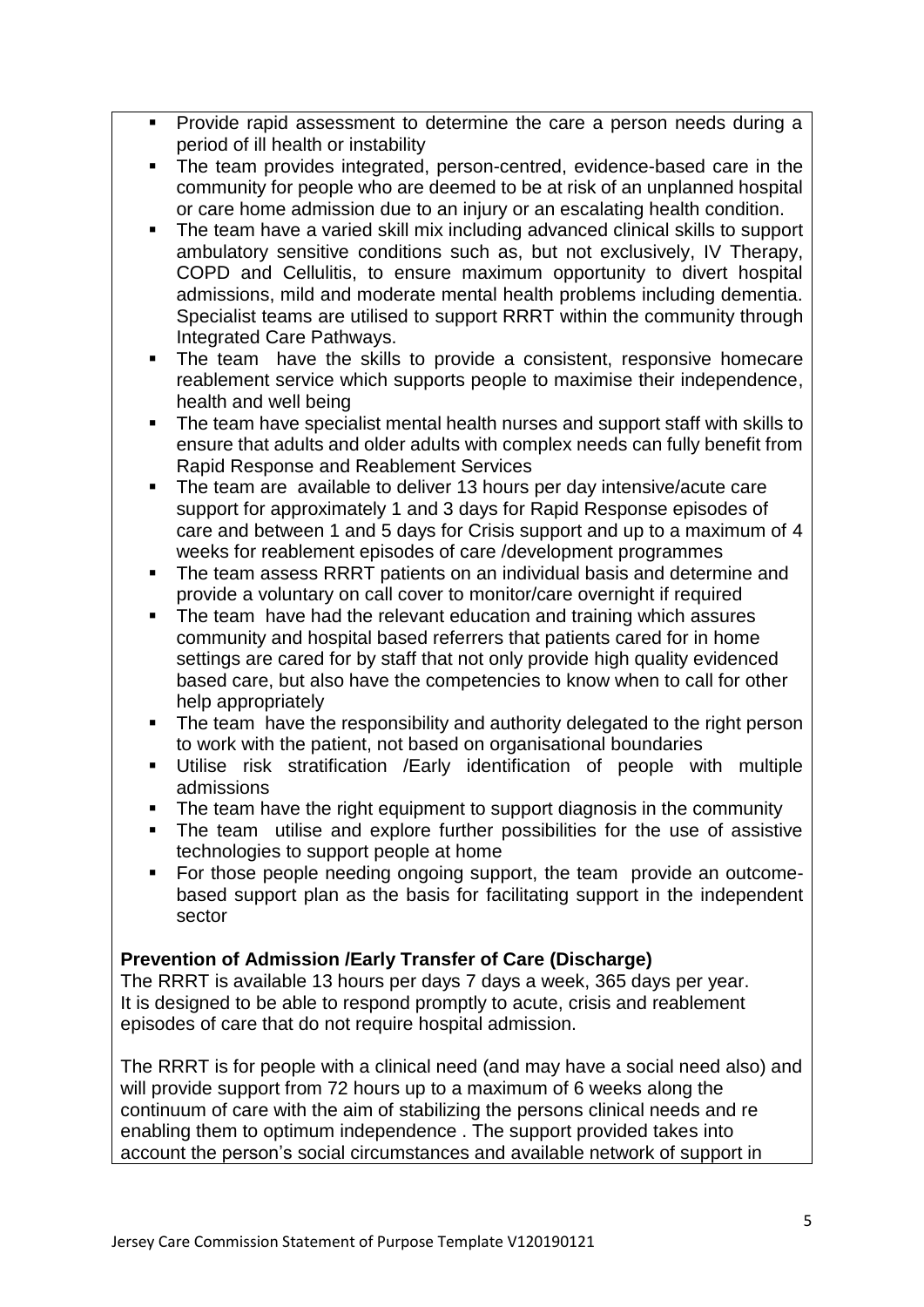their home environment. If the person's needs cannot be safely managed or stabilized, the person is transferred to hospital.

### **6. Range of Care Needs Supported**

RRRT is available to any Islander 18 or over identified by a health and social care professional as someone who would benefit from the service and is experiencing an acute episode of illness, a crisis or requires reablement intervention. The service is available to all eligible adults irrespective of race, gender, disability or sexual orientation.

**Access for people with sensory impairment and/or physical disability**The team visits people in their own homes therefore enabling easy access to the service for people with disabilities. Where patients have a sensory impairment, the provider will ensure appropriate resources are made available to support their needs.

### **Access for non-English speaking Jersey residents**

Where a patient's first language is not English, or where a patient has a communication difficulty, the provider ensures appropriate resources are made available to support their needs

### **Visitors to the island**

Referrals for care for visitors are accepted by RRRT however they must have a Jersey General Hospital (JGH) medical / surgical physician who is taking medical responsibility for the client during the care episode. For visitors' emergency care, RRRT will refer to the JGH.

Referrals will be dealt with via a single point of access and agreed referral criteria. Referrals will be accepted directly from:

• Any health care professional

#### **7. How the service is provided**

Referrals are accepted by telephone and accepted between 07:30 hrs and 18:00 hrs, 7 days per week.

The response times for patients waiting for RRRT is between 2 and 24 hours. The response required will be determined by the receiving coordinator and the level of care required, following review of the referral information and discussion with the referrer if appropriate.

Response times vary dependent on need: Acute (level 1 ) 2 hour response Crisis (Level 2) 2 hour response Reablement (level 3) 24 hour response.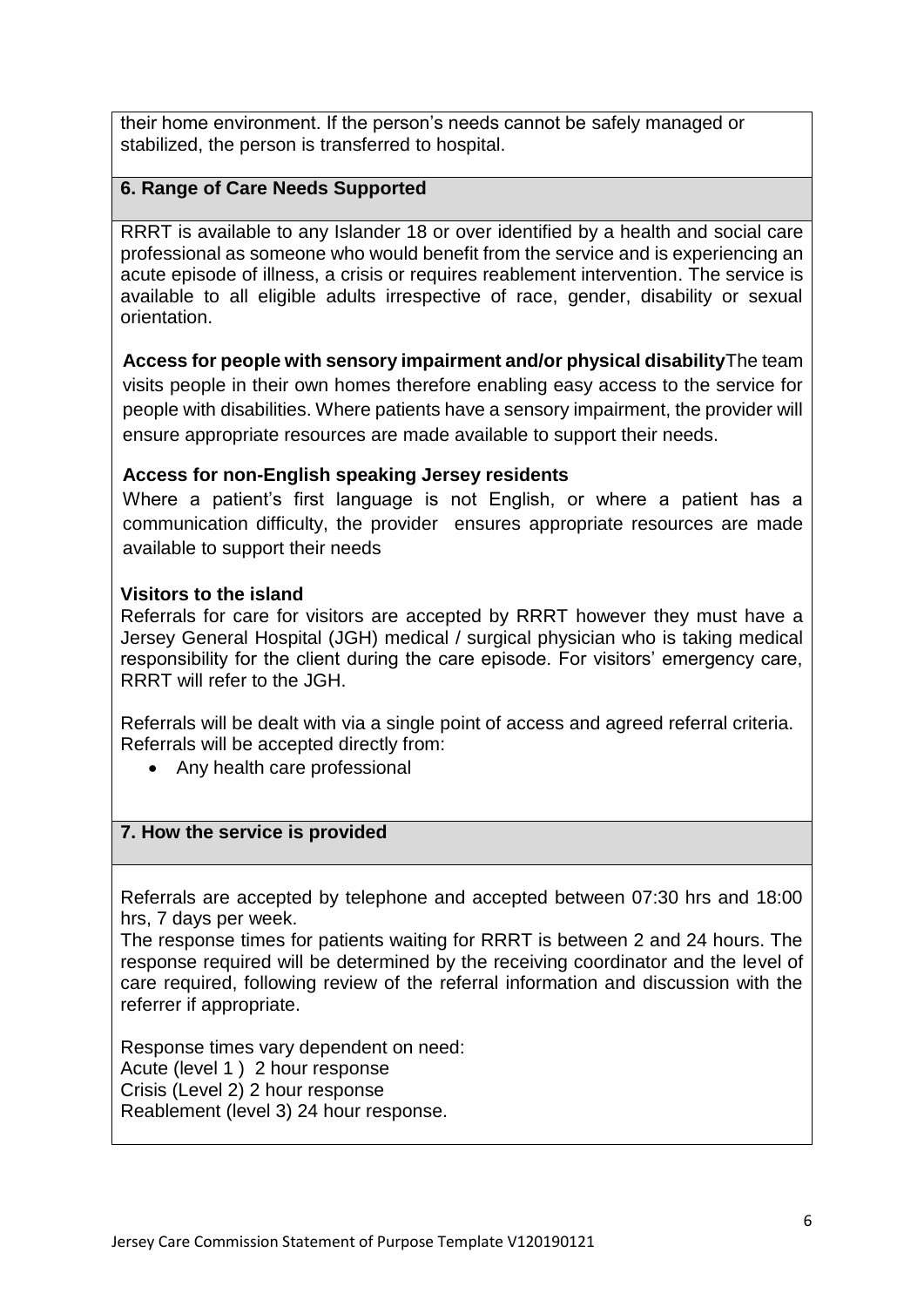For the clarity of level of care need the following definitions have been adopted which have been drawn from the World health Organisation (WHO, 2013) and National Audit of Intermediate Care. (NAIC, (2015)

**Acute level 1 -** Acute care include all promotive, preventive, curative, rehabilitative or palliative actions, whether orientated to individuals or populations whose primary purpose is to improve health and whose effectiveness largely depends on time sensitive and frequently rapid intervention (WHO, 2013)

RRRT specific is 2 hour response with 72 hours intervention.

**Crisis Level 2-** Assessment and short term interventions to avoid hospital admission

Services with an expected, standard response time of less than four hours. Interventions for the majority of service users will typically be short (less than 48 hours) but may last up to a week (NAIC, 2015)

RRRT specific is 2 hour response with 5 days intervention**.**

**Reablement Level 3 -** Helping people recover skills and confidence to live at home, maximizing their level of independence so that their need for on going homecare support can be appropriately minimized. Interventions for the majority of service users will last up to six weeks, though there will be individual exceptions. (NAIC, 2015)

RRRT specific is within 24 hours response with up to 4 weeks intervention

LIMITS – exclusion add in the template for inclusion / exclusion

RRRT treats all referrals accepted for assessment the same until the assessment and management plan is decided, based on the findings from the first review. The outcome of the initial assessment will determine ongoing management and will confirm if the patient is to remain at home or be admitted to either the general hospital, mental health unit, Step-up bed in the community or respite.

**Assessment of Care -** It is expected that grade 5 and above nurses will undertake the initial nursing assessments, and the occupational therapist, physiotherapist or re-ablement support worker will undertake assessments on re-ablement patients. This assessment will take place once a referral is received and reviewed. The client, patient consent must have been gained prior to referral. The assessment can be within JGH or the patient's home. The Clinical Co-ordinator for the team is responsible for triaging all referrals and scheduling the appropriately skilled staff member to visit the patient.

Professional judgement is exercised when determining the assessment templates to be completed during the first assessment however this data should comprise as a minimum:

- Initial Clerking assessment (Level specific)
- Audit documentation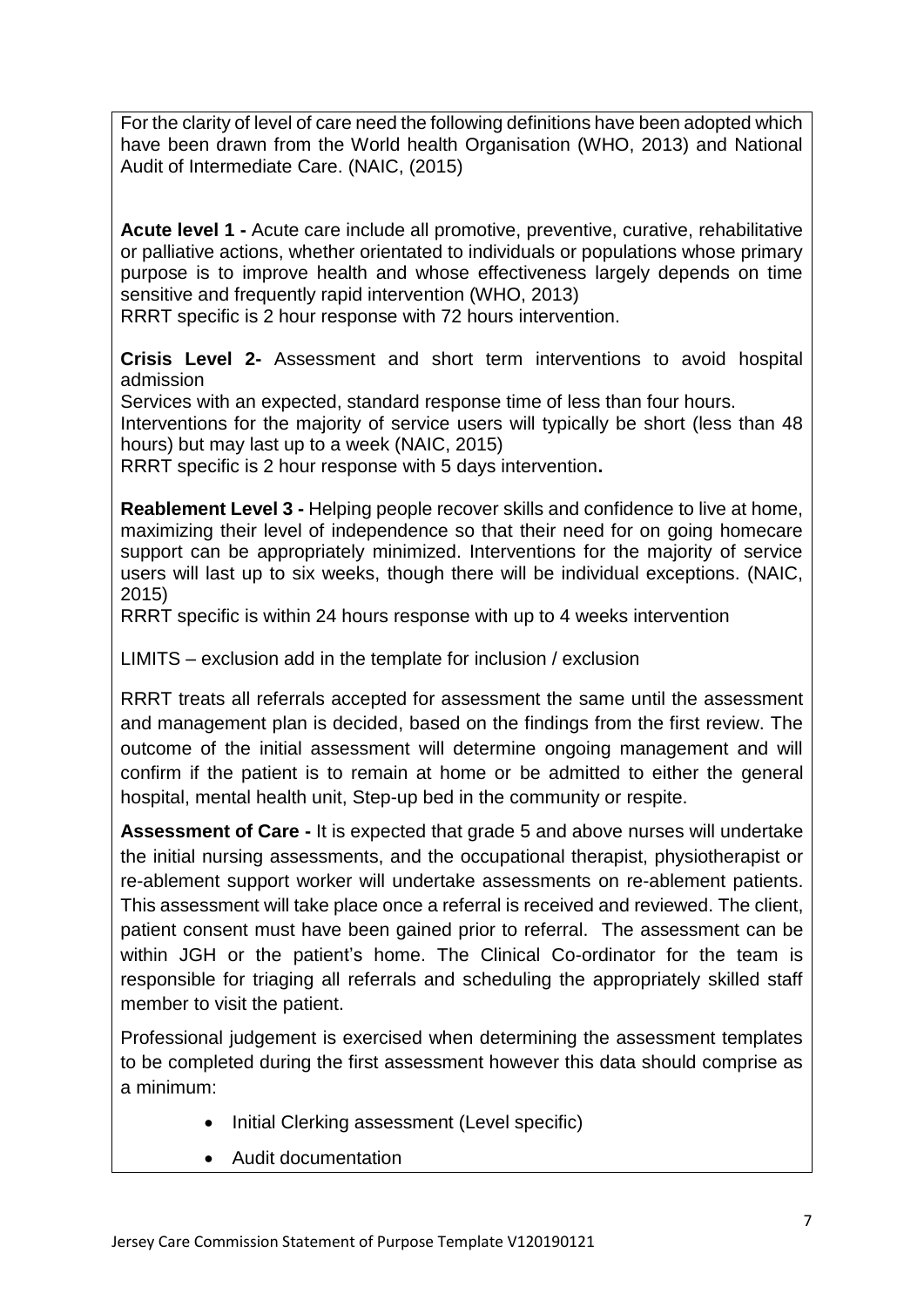- Any identified / necessary risk assessments specific to client
- Pre admission outcome measures
- Re-ablement only Therapy outcome measures (TOMS)

The content of the supplementary hard copy record will contain core documents which includes NEWS score and demographic data but must also include any patient specific documents.

If it has not been possible to complete the admission process during the initial visit, it must be handed over to the co-ordinator, documented on EMIS, the white board and discussed at handover with a clear plan put in place for its completion.

The nurse or therapist will develop a management plan for the identified care / reablement needs and re affirm consent for care. The management plan and ongoing interventions are made in partnership with the patient and where appropriate, family/carer. Visits required are discussed and agreed. Subsequent visits are determined by progress of patients on the caseload and allocated each day following handover with the allocated co-ordinator.

Discharge planning commences at the admission stage and part of the assessment will be identifying and agreeing an estimated date of discharge from the service and this is recorded on the white board.

If the patient has pressure ulcer identified, an ASSURE incident report should be completed and the relevant documents would need to be completed.

If patient has a risk of falling a therapist will review them using a falls risk assessment, the Falls Risk Assessment Tool (FRAT)

If a patient has a fall whilst under the care of the RRRT team this is recorded on ASSURE. Ongoing referrals may be required but are determined following assessment within RRRT.

If a patient is accepted onto the caseload following initial assessment then a management plan is formulated in partnership with patient, family and / or carers. This is reviewed each intervention and amended to reflect changes in need.

If it is identified that a patient requires admission to a facility but does not require acute care then RRRT will contact the social worker to arrange respite. If the patient is active on the RRRT caseload this is undertaken by the team Social Worker, if the patient is a new referral but the assessment undertaken indicates the need for respite this is usually undertaken by the social workers within HCS therefore we would refer on to this service.

If the patient deteriorates during any contact with the service the RRRT undertake a comprehensive clinical assessment utilising the appropriate tools to guide diagnosis and a management plan. Further investigations may be undertaken i.e. venepuncture, point of care testing and cannulation. Following assessment RRRT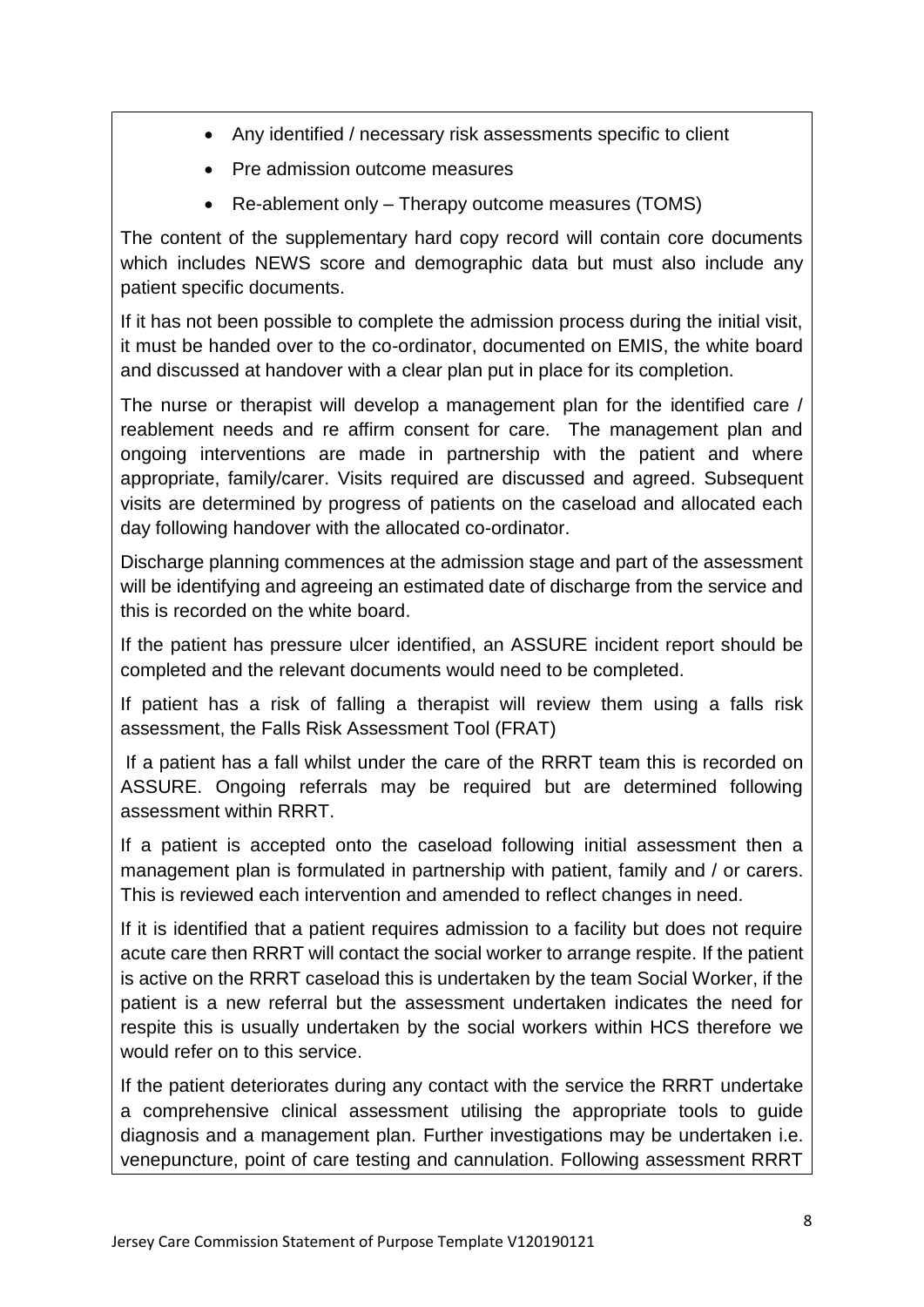follow the policy and escalation process within the NEWS and deteriorating patient policy (both of these are currently in the process of being reviewed and updated to reflect national changes). Safety of the patient is paramount and if indicated an emergency ambulance is called which may determine a lesser assessment is undertaken due to the severity of the clinical deterioration and the need for urgent admission to JGH.

Patients are offered the following patient information leaflets:-

- o 'How we use your records' ensure patient or their representative has the opt out of electronic record share letter
- o Rapid Response admission leaflet
- o Service specific i.e. cannula management

All patients should be offered the opportunity to complete the patient satisfaction survey on discharge

### **Care and support**

All nursing care needs are met and delivered by competent nurses and nonregistrant staff returning people to independence and assist in the recovery from acute / crisis episodes. Partnership working to develop care plans is promoted and actively encouraged. Consent for all interventions is required. Adult and children are safeguarded by trained staff who follow safeguarding partnership board Intercollegiate document HCS adults and children's safeguarding adults – follow safeguarding utilising policy and procedures within policies and procedure. Adult and children are safeguarded by staff who follow working together to safeguard children 2019 and adult (2018) and children (2019) roles and competencies for healthcare staff RCN intercollegiate documents, along with adhering to relevant safeguarding policy and procedures. FNHC are actively involved in Jersey safeguarding partnership board *https://safeguarding.je/* and both adult and children in addition to the policy and performance sub groups. Links: [Working\\_Together\\_to\\_Safeguard-Children.pdf](file://///ois.gov.soj/sojdata/HSS/FNHC/Rapid%20Response/A1%20Manager/Care%20regulation%20manager/Working_Together_to_Safeguard-Children.pdf)

#### **Communication and involvement**

RRRT have and maintain a user-friendly information leaflets which outline the service available. This will be made available to the public on request, and will also be available in a wide range of agreed locations across Jersey, including every GP surgery and in every relevant health or social care location.

The Service Provider will provide written and verbal information to each patient at the initial assessment visit and at any time during the time the patient is receiving care from the team if appropriate. All patients will be asked to provide feedback on admission and transfer of care from the service.

The referrer will be advised when a person has been accepted onto the caseload of the RRRT, and RRRT will communicate with the referrer and other care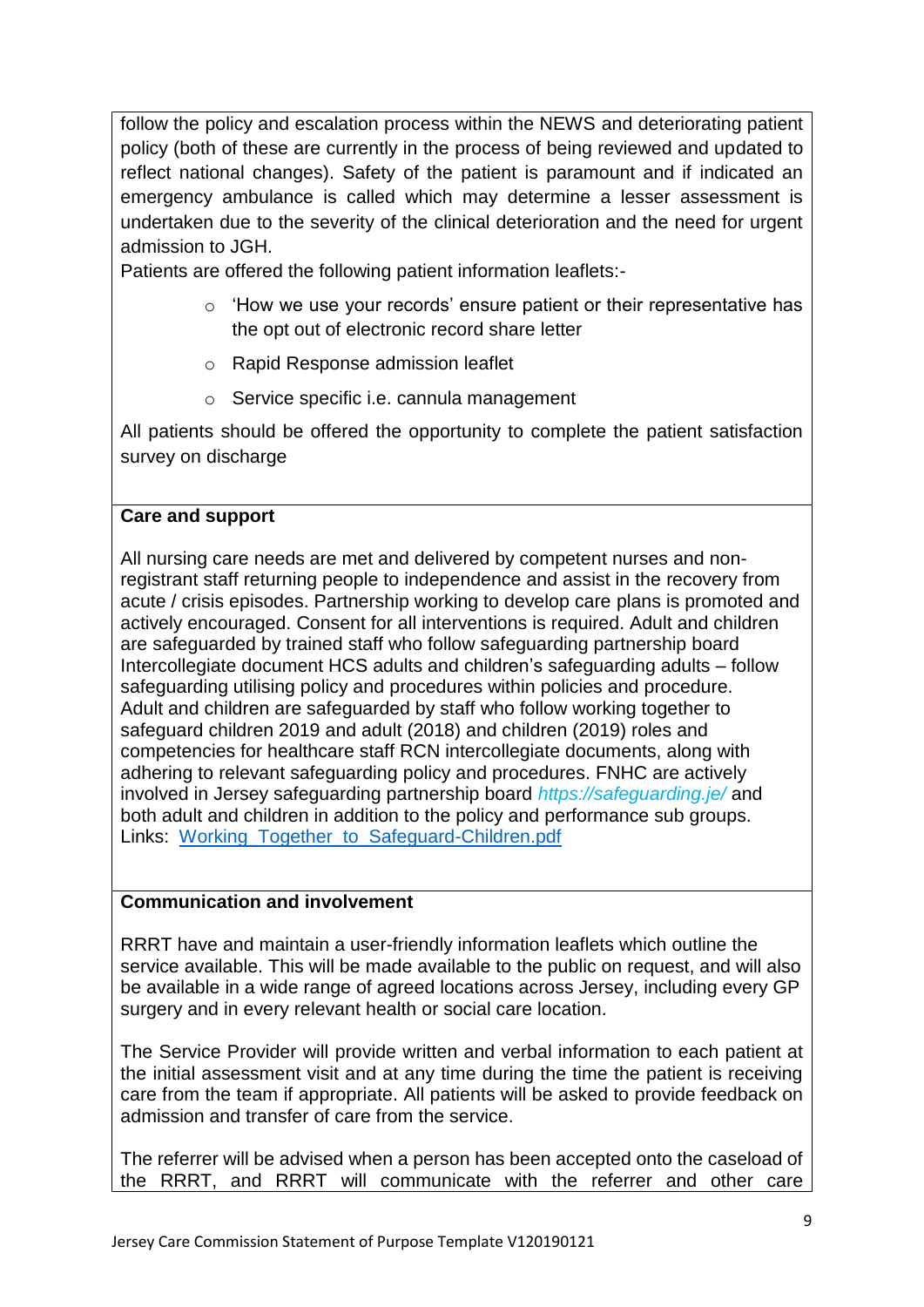professionals where issues arise that are relevant to the person's care. In that instance, communication will be on-going, with information regarding the patient's condition being updated to the patients GP at regular intervals.

Patients, carers and families are involved in the decisions around care and RRRT promote negotiated care planning. Consent is obtained prior to all admissions onto the RRRT caseload. Due to the age groups often on the caseload, negotiation of care delivery is often necessary to ensure patients receive the required care.

FNHC Website provides information about the services we offer *[www.fnhc.org.je](http://www.fnhc.org.je/)* Written information about the service is provided and discussed with patients and their families as appropriate and verbal information at assessment.

FNHC staff have access to the services of the Big word telephone interpreting service and written translation services ' Face to face translation services including Makaton and BSL can be accessed via HCS interpreting services.

Relevant leaflets including pressure ulcer prevention are available in different languages and include pictorial information that can be discussed with a patient who is unable to read.

The service works with other professionals, patients, their family and carers as appropriate, delivering a Multidisciplinary team (MDT) approach to support and coordinate care.

Care plans are developed with patients and information is given about risks and responsibilities to support efficacy of nursing care and patients to make informed decisions about their care needs.

Consideration is given to the patient's capacity to make decisions. Where capacity to make a decision is in question a grade 5/6 will undertake a risk assessment and liaise with the GP to jointly undertake a formal capacity assessment that is then documented on hard copy The DN teams empower people to make decisions for themselves wherever possible, and protects people who lack capacity by ensuring they are at the heart of decision making about their lives. The Capacity and Self-Determination (Jersey) Law 2016 which came into force on 1<sup>st</sup> October 2018 maximises people's participation in any decisions made on their behalf, with such decisions made in their best interests.

*https://www.jerseylaw.je/laws/enacted/Pages/L-30-2016.aspx https:/safeguarding.je/we-content/upload/2016/12/2016-09-29-Final-Reviewed-Capacity-Policy-SAPB.pd*

#### **Rights and responsibilities**

Staff are protected with employment terms and conditions, duty of care terms and conditions, employment law, safer recruitment, awareness of human rights, Professional bodies – NMC / RCN health and safety at work, codes of conducts

FNHC has a duty of care to protect the safety and wellbeing of both patients and staff. This is supported by a robust clinical and corporate governance, risk and quality assurance system.

As part of this system FNHC has a range of polices including;

• Confidentially policy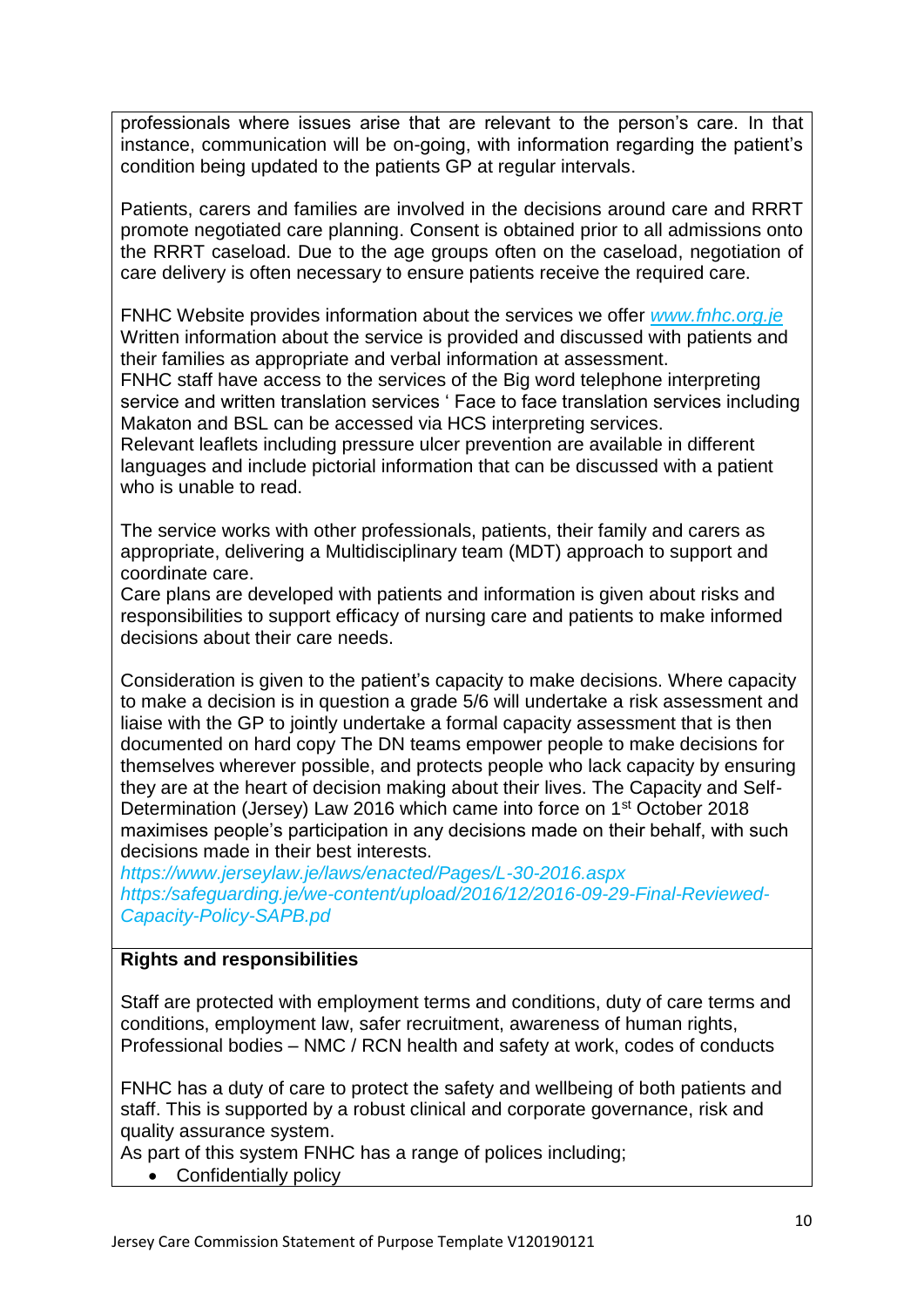- Data protection policy
- GDPR
- Health and safety policy
- Subject access policy
- Complaints policy
- Whistle blowing policy
- Clinical policies and procedures
- HR employment policies

The nursing team delivers care that is informed by;

- A person's right to be safeguarded
- Human rights legislation
- Capacity and self-determination legislation
- Equality and diversity policy
- NMC code of conduct
- Health care support workers code of conduct
- $-6 C's$
- Best practice quidance in the absence of relevant legislation
- A range of clinical policies
- FNHC strategic delivery plan

Staff rights and responsibilities are protected by

- Employment terms and conditions
- Employment law
- Staff Handbook
- Allegations against staff policy
- Whistle blowing policy
- Health and safety policy
- NMC code of conduct
- Code of conduct for healthcare support workers
- Grievance policy
- Equality and diversity policy
- A range of clinical policies
- Union recognition
- Professional registration

## **8. Staffing arrangements**

| <b>Numbers and</b> | All registered nursing staff within FNHC are registered with the    |
|--------------------|---------------------------------------------------------------------|
| qualifications of  | NMC and are required to re-register annually and revalidate 3       |
| staff              | yearly and this is monitored by HR. This also includes              |
|                    | additional parts of the register for specialist qualifications such |
|                    | as public health nursing.                                           |
|                    | All staff regardless of seniority or role and as part of our safer  |
|                    | recruitment process have their qualifications verified (including   |
|                    | professional registration and DBS check as required).               |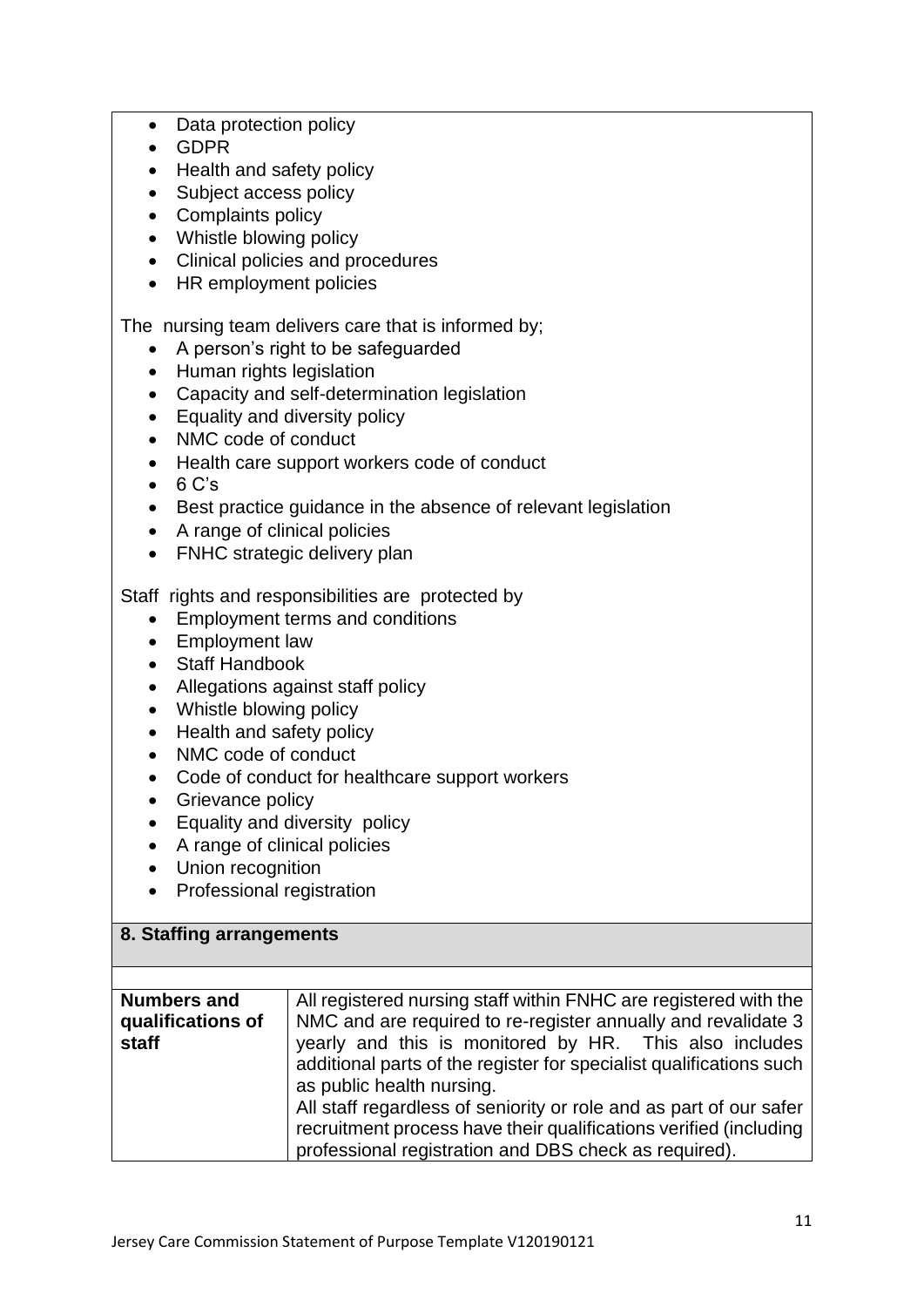|                     | Gaps in employment are also scrutinised when full<br>employment history is not available and further informant<br>sought as required.<br>References and health checks are also conducted prior to<br>appointment to ensure fitness to practice.<br>Staff can also be observed in practice as part of the<br>recruitment process.<br>Where higher level of experience or specialist knowledge is<br>required, qualifications and knowledge will be identified within<br>the personal specification, and within the interview based<br>competency questions as part of the recruitment process.<br>Every member of staff also has an annual personal |
|---------------------|----------------------------------------------------------------------------------------------------------------------------------------------------------------------------------------------------------------------------------------------------------------------------------------------------------------------------------------------------------------------------------------------------------------------------------------------------------------------------------------------------------------------------------------------------------------------------------------------------------------------------------------------------|
|                     | development plan and mid-year review. This is also a way of<br>identifying professional training. Each staff member has their<br>own training record (recorded by the education and training<br>department) that records and monitors mandatory and<br>professional training undertaken each year.<br>Staff also receive regular management, clinical and                                                                                                                                                                                                                                                                                          |
|                     | safeguarding supervision that can also be used.<br>RRRT have 23 WTE staff from various disciplines.<br>Manager's name and qualifications<br>Clare Stewart RGN, Diphe, BSc (hons) V300 PG Cert Long<br>Term Conditions, MSc Advanced Clinical Practice                                                                                                                                                                                                                                                                                                                                                                                              |
|                     | Senior staff<br>6.5 Senior RGNs 3 of whom on MSc Pathway<br>2 Senior RMNs - Both on Degree pathway<br>1 Assistant Practitioner - Foundation Degree, Final stages of<br>QCF <sub>L3</sub><br>2 SHCA - Both have QCF L3<br>4 HCA – All have QCF L2 and working towards L3<br>1 Reablement assistant QCF L3<br>1 Reablement support worker QCF L3<br>1 Qualified Senior Occupational Therapist - registered with<br>professional body<br>1 part time Qualified Senior Physiotherapist – registered with<br>professional body<br>1 Qualified Social Worker - Registered with professional<br>body                                                      |
| <b>Staff levels</b> | Qualified Therapist staff and social workers work core hours<br>Mon-Friday<br>The nursing team and support staff work on a 7 day rota from<br>07.30-20.30hrs<br>RRRT caseload is unpredictable (attached rota) but we have<br>a minimum number rostered on each day which would be:<br>2 trained nurses for co-ordinating and caseload                                                                                                                                                                                                                                                                                                             |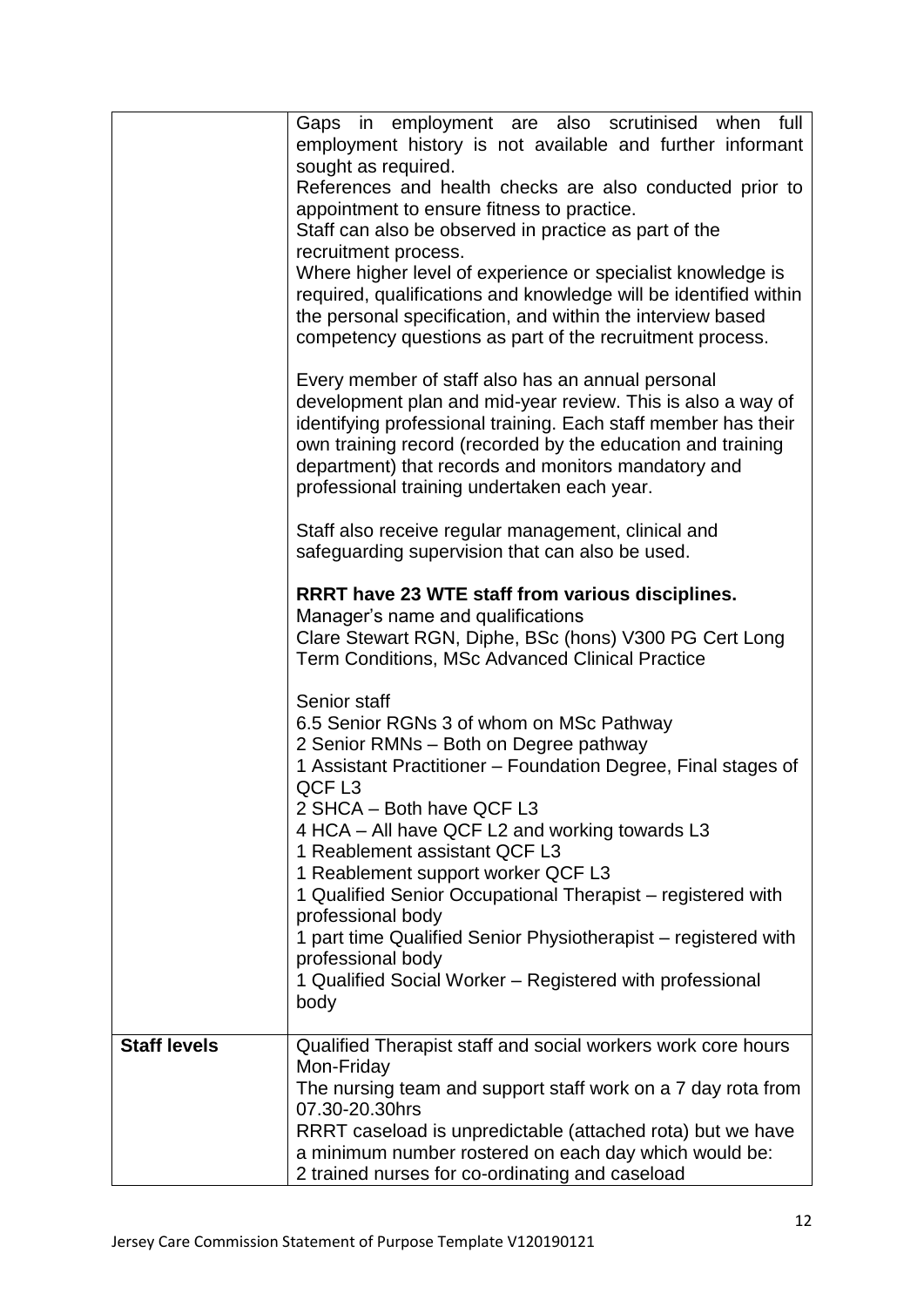|                         | 1 trained nurse based in JGH for In reach role                                                                                                                                                                                                                                                                                                                                                                                                                                                                                                                                                                                                                                                                                                                              |
|-------------------------|-----------------------------------------------------------------------------------------------------------------------------------------------------------------------------------------------------------------------------------------------------------------------------------------------------------------------------------------------------------------------------------------------------------------------------------------------------------------------------------------------------------------------------------------------------------------------------------------------------------------------------------------------------------------------------------------------------------------------------------------------------------------------------|
|                         | 2 support workers                                                                                                                                                                                                                                                                                                                                                                                                                                                                                                                                                                                                                                                                                                                                                           |
|                         | 1 therapist                                                                                                                                                                                                                                                                                                                                                                                                                                                                                                                                                                                                                                                                                                                                                                 |
|                         |                                                                                                                                                                                                                                                                                                                                                                                                                                                                                                                                                                                                                                                                                                                                                                             |
|                         | This would be minimum acceptable staff but is not replicated<br>daily.                                                                                                                                                                                                                                                                                                                                                                                                                                                                                                                                                                                                                                                                                                      |
| <b>Specialist staff</b> | <b>NA</b>                                                                                                                                                                                                                                                                                                                                                                                                                                                                                                                                                                                                                                                                                                                                                                   |
| <b>Staff deployment</b> | <b>NA</b>                                                                                                                                                                                                                                                                                                                                                                                                                                                                                                                                                                                                                                                                                                                                                                   |
| <b>Delegated tasks</b>  | Accountability for delegation of nursing tasks remains with<br>the registrant. Delegation of care to unregistered care staff is<br>informed and overseen by the DN standard operating<br>procedures patient pathway (2018) and Personal care and<br>clinical tasks policy (2017). Patients where clinical task have<br>been delegated remain on the caseload and the<br>appropriateness of the care plan and delegation of care is<br>reviewed regularly by the registered nurse, informed by the<br>patients care needs.<br>The service also has a competency framework for clinical<br>task relevant to each grade.<br>Both registrants and non-registrants receive training in all<br>aspects of clinical care appropriate to their role and level of<br>responsibility. |
| <b>Other staff</b>      | Administration staff from the admin hub support the DN team<br>Monday to Friday.<br>Governance team including<br>Clinical effectiveness lead<br>Education and development lead<br>Practice development lead<br>Safeguarding lead<br>Corporate and finance team                                                                                                                                                                                                                                                                                                                                                                                                                                                                                                              |
| <b>Staff training</b>   | All FNHC staff and committee receive corporate and local<br>induction appropriate to there are of work and as identified by<br>the manger and individual staff member. Induction includes<br>completion of mandatory training, shadowing staff,<br>competency assessment, and introduction to key staff in the<br>organisation including the CEO.<br>The induction covers EMIS our electronic patient record<br>system and ASSURE our electronic risk management and<br>incident reporting.<br>FNHC has an annual education and training prospectus<br>detailing mandatory training for both registrants and non-<br>registrants including safeguarding adults and children (please<br>see below).<br>PDF<br>Prospectus revised<br>May June 2019.pdf                        |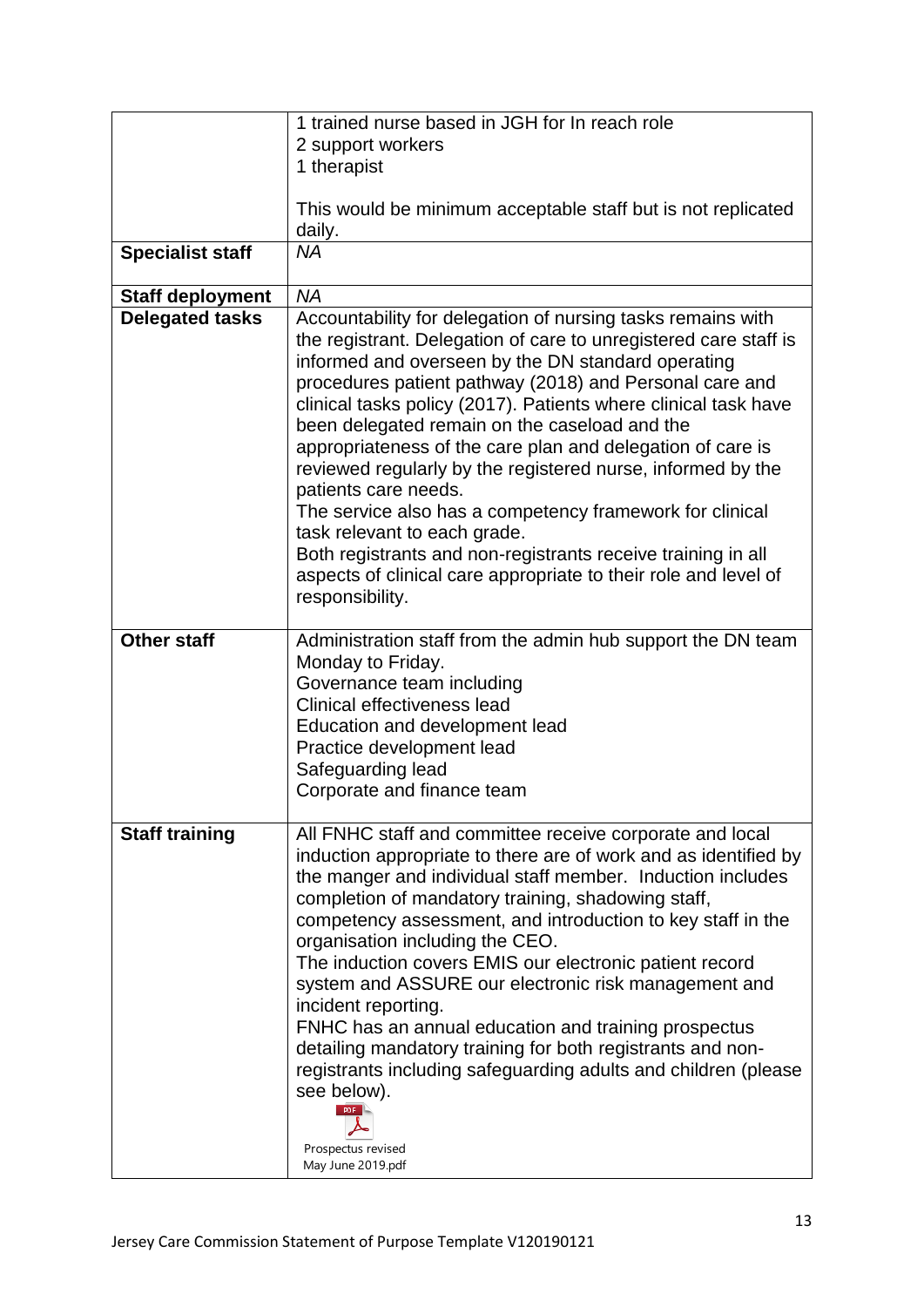|                                                                     | Service specific training which includes but is not limited to<br>ANTT in full, wound management, continence management<br>with associated competency framework also can be provided.                                                                                                                                                                                                                                                                                                                                                                                                                                                                             |
|---------------------------------------------------------------------|-------------------------------------------------------------------------------------------------------------------------------------------------------------------------------------------------------------------------------------------------------------------------------------------------------------------------------------------------------------------------------------------------------------------------------------------------------------------------------------------------------------------------------------------------------------------------------------------------------------------------------------------------------------------|
| 9. Services and facilities                                          |                                                                                                                                                                                                                                                                                                                                                                                                                                                                                                                                                                                                                                                                   |
| <b>Provision of food</b><br>/ drinks / snacks                       | Food hygiene training is mandatory for those involved                                                                                                                                                                                                                                                                                                                                                                                                                                                                                                                                                                                                             |
| <b>Activities</b>                                                   | <b>NA</b>                                                                                                                                                                                                                                                                                                                                                                                                                                                                                                                                                                                                                                                         |
| <b>Specialist</b>                                                   | Staff have clinical monitoring equipment appropriate to                                                                                                                                                                                                                                                                                                                                                                                                                                                                                                                                                                                                           |
| equipment                                                           | nursing assessment needs.<br>Staff use clinical consumables to deliver nursing care.<br>Annual inspections and calibration service process in place<br>for clinical equipment.<br>Safety alerts relevant to equipment used are disseminated<br>and actioned as appropriate.<br>Additional or more specialist equipment not commissioned by<br>the States of Jersey is sometime provided through<br>fundraising and our charity work. It is however still managed<br>with the same robustness, systems and processes Clinical<br>and monitoring nursing equipment appropriate to nursing<br>assessment<br><b>MDA Safety alerts</b><br>Annual equipment calibration |
| <b>Communal areas</b><br>(Care homes/Day<br>Care)                   | <b>NA</b>                                                                                                                                                                                                                                                                                                                                                                                                                                                                                                                                                                                                                                                         |
| <b>Dining areas</b><br>(Care homes/Day<br>Care)                     | <b>NA</b>                                                                                                                                                                                                                                                                                                                                                                                                                                                                                                                                                                                                                                                         |
| <b>Access to</b><br>outside space<br>(Care homes/Day<br>Care)       | <b>NA</b>                                                                                                                                                                                                                                                                                                                                                                                                                                                                                                                                                                                                                                                         |
| <b>Specialist</b><br>bathing facilities<br>(Care homes/Day<br>Care) | <b>NA</b>                                                                                                                                                                                                                                                                                                                                                                                                                                                                                                                                                                                                                                                         |
| <b>Number single</b><br>occupancy<br>bedrooms<br>(Care homes)       | <b>NA</b>                                                                                                                                                                                                                                                                                                                                                                                                                                                                                                                                                                                                                                                         |
| <b>Number of</b><br>shared rooms<br>(Care homes)                    | <b>NA</b>                                                                                                                                                                                                                                                                                                                                                                                                                                                                                                                                                                                                                                                         |
| <b>Number of rooms</b><br>with en suite<br>facilities               | <b>NA</b>                                                                                                                                                                                                                                                                                                                                                                                                                                                                                                                                                                                                                                                         |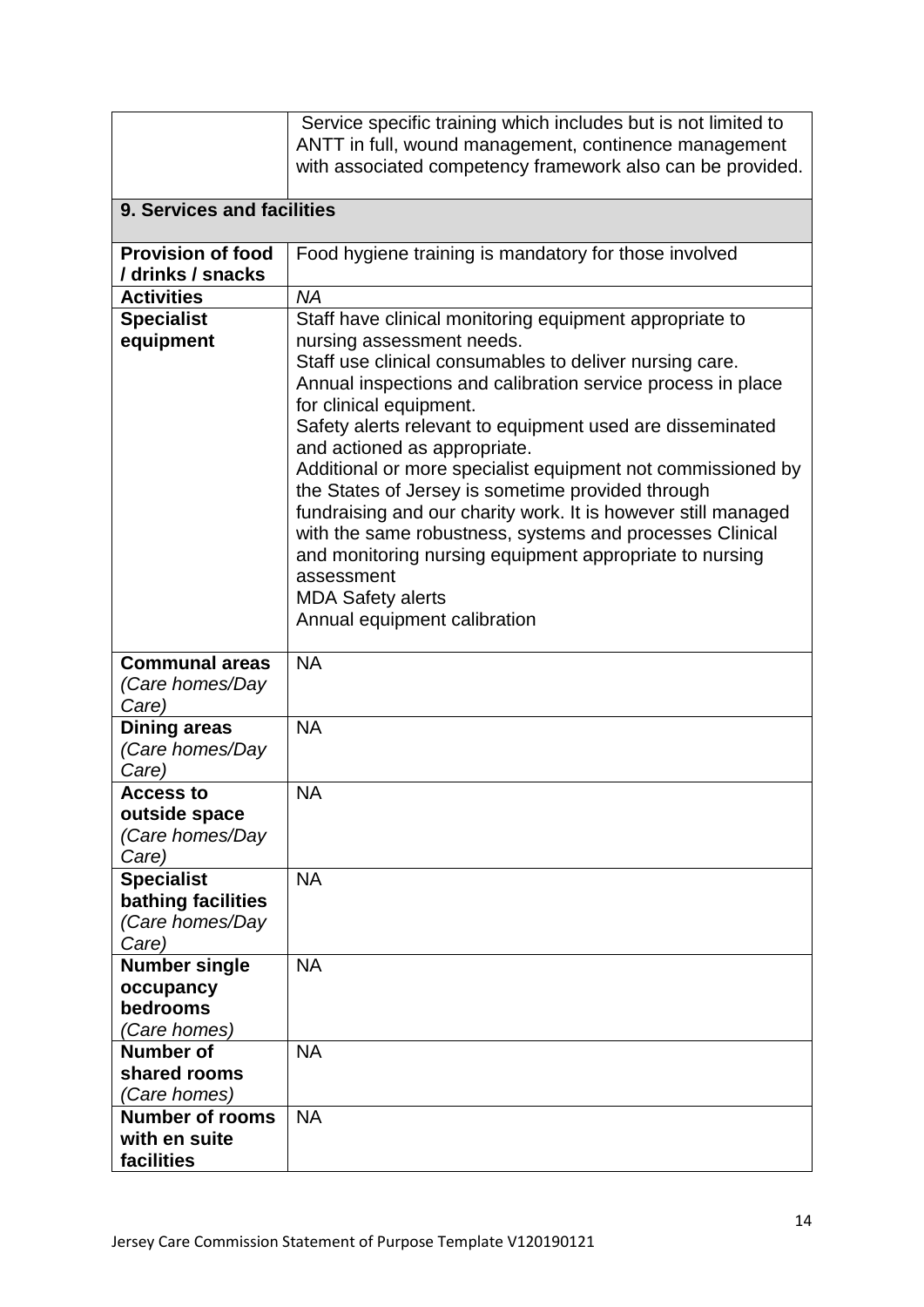| <b>Security</b>       | <b>NA</b>                                                                                            |
|-----------------------|------------------------------------------------------------------------------------------------------|
| arrangements          |                                                                                                      |
| (Care homes/Day       |                                                                                                      |
| Care)                 |                                                                                                      |
| <b>Office/meeting</b> | There is locked archive records storage at le Bas.                                                   |
| rooms                 | Le Bas reception is staffed during office hours and electronic                                       |
| (Home Care, Care      | ID cards access to building is used to restrict access at all                                        |
| homes/Day Care)       | times.                                                                                               |
|                       | Signing in book for visitors, that protects the person's identity                                    |
|                       | and respects confidentiality                                                                         |
|                       | If service users/professionals enter the building they are                                           |
|                       | accompanied to the meeting room by the FNHC member of                                                |
|                       | staff and then accompanied back out to reception to sign out                                         |
|                       | on completion of the meeting.                                                                        |
|                       | Staff meetings held in private space or individual offices and                                       |
|                       | there are meeting rooms at Le Bas and G le G according to                                            |
|                       | requirements.                                                                                        |
|                       | Consideration is always given to confidentiality and risk.                                           |
|                       | FNHC have dedicated training rooms and equipment at G le                                             |
|                       | G                                                                                                    |
|                       |                                                                                                      |
|                       | 10. Quality Assurance and Governance                                                                 |
| <b>Complaints and</b> | Patients and people who use our services are able to make                                            |
| concerns              | verbal complaints in person and by telephone and also                                                |
|                       | written complaints by email, letter and through FHNC enquiry                                         |
|                       | email                                                                                                |
|                       | enquiries@fnhc.org.je which is found on FNHC website and                                             |
|                       | leaflets. Patients of staff can also contact any manger, CEO                                         |
|                       | and any member of the FNHC committee. Anyone wishing to                                              |
|                       | make a complaint can be supported through the process.                                               |
|                       |                                                                                                      |
|                       | FNHC has a complaints policy which details management of                                             |
|                       | complaints and timeframes.                                                                           |
|                       | Compliments and complaints are reported on by each service                                           |
|                       | along with other performance, quality indicators and                                                 |
|                       | outcomes measures which is reviewed and monitored by                                                 |
|                       | commissioners at their external quality boards, the committee                                        |
|                       | at the committee meetings and governance subgroup. The                                               |
|                       | senior management team attend a monthly Quality<br>Assurance, Governance & Performance meeting which |
|                       | ensures that FNHC continuously improves driving a culture                                            |
|                       | of learning across the service and organisation                                                      |
|                       |                                                                                                      |
|                       |                                                                                                      |
|                       |                                                                                                      |
|                       |                                                                                                      |
|                       |                                                                                                      |
|                       |                                                                                                      |
|                       |                                                                                                      |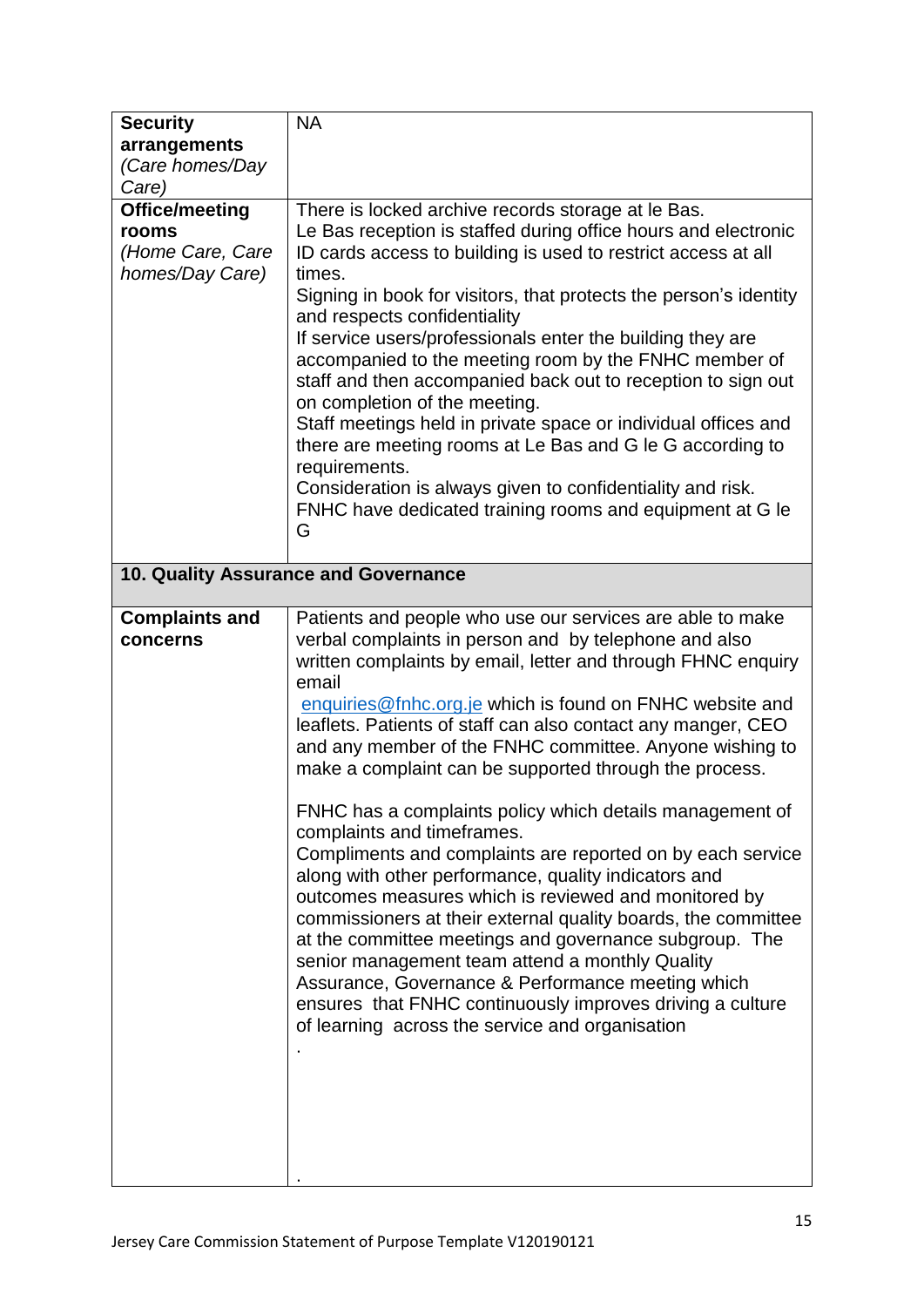| Organisational           | https://www.fnhc.org.je/media/43133/strategy-2019-to-2023.pdf                                                            |
|--------------------------|--------------------------------------------------------------------------------------------------------------------------|
| <b>structure</b>         | PDF                                                                                                                      |
|                          | RRRT Org Chart.pdf                                                                                                       |
|                          | page 5-6                                                                                                                 |
|                          |                                                                                                                          |
| <b>Service oversight</b> | Service oversight is provided both internally and externally to<br>FNHC.                                                 |
|                          | Internally, the service is monitored at the quarterly clinical                                                           |
|                          | governance and quality assurance group and the                                                                           |
|                          | performance board led by the Governance and Quality Lead                                                                 |
|                          | and CEO.                                                                                                                 |
|                          | The service and organisation is also quality assured, and risk                                                           |
|                          | managed by the committee to ensure appropriate clinical and<br>corporate governance is in place. Reports are received by |
|                          | the committee at each meeting and though the finance and                                                                 |
|                          | governance sub groups.                                                                                                   |
|                          | Each service maintains a risk registers which is managed by                                                              |
|                          | the operational lead and monitored by senior management                                                                  |
|                          | team. High scoring risk are managed and mitigated through<br>the corporate risk log reported to the committee.           |
|                          | A quarterly performance dashboard is developed for each                                                                  |
|                          | service including incidents, broken down by type and severity                                                            |
|                          | pressure ulcers, complaints and mandatory training. These                                                                |
|                          | all form part of the governance and quality assurance.                                                                   |
|                          | FNHC committee also has oversight of service quality and                                                                 |
|                          | performance data.<br>Both adult and children safeguarding action plans are                                               |
|                          | monitored at FNHC's internal safeguarding meeting, and                                                                   |
|                          | through membership of the external safeguarding partnership                                                              |
|                          | board and completion of annual Safeguarding Partnership                                                                  |
|                          | Board Memorandum of Understanding audit.                                                                                 |
|                          | FNHC also has an annual audit programme which includes<br>but is not limited to record keeping, infection prevention and |
|                          | control and adrenaline.                                                                                                  |
|                          |                                                                                                                          |
|                          | Externally FNHC reports to the commissioners who                                                                         |
|                          | performance manage and quality assure the service on a                                                                   |
|                          | quarterly basis at their Quality Board                                                                                   |
|                          | FNHC as a charity also holds a public Annual General                                                                     |
|                          | Meeting (AGM) where it publishes all of the financial                                                                    |
|                          | accounts, which are also externally audited, the chairs and                                                              |
|                          | CEO's reports.                                                                                                           |
|                          | FNHC's new 5 year strategy (2019-223) and annual service                                                                 |
|                          | plans also provide the organisation with oversight and                                                                   |
|                          | accountability.                                                                                                          |
|                          | https://www.fnhc.org.je/media/43133/strategy-2019-to-                                                                    |
|                          | 2023.pdf                                                                                                                 |